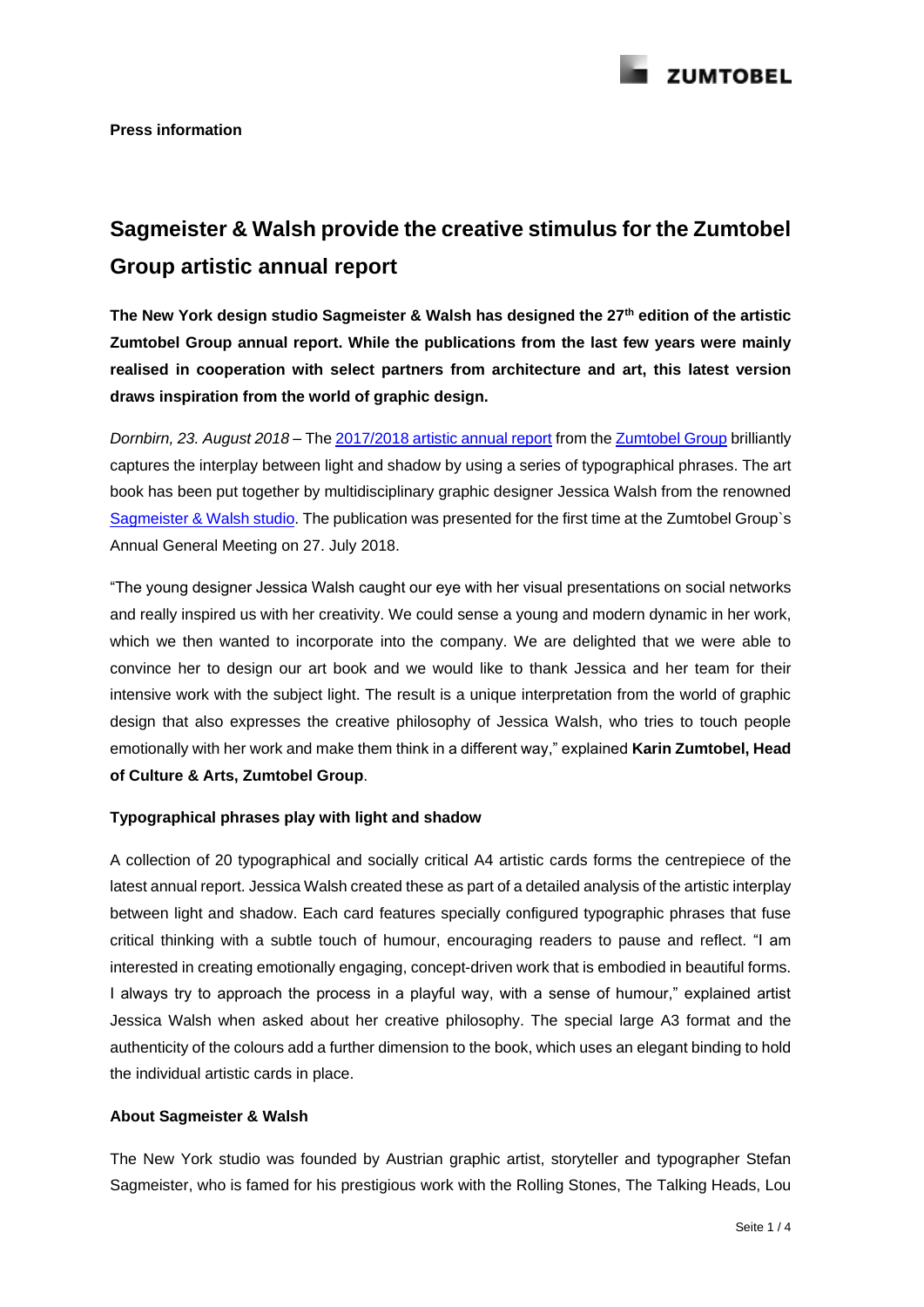

Reed, Jay Z, Aerosmith and Pat Metheny, The Guggenheim Museum, HBO and Levis. A studio partner since 2012, Jessica Walsh is an award-winning multidisciplinary designer whose work is defined by a fine level craftsmanship that combines painting, photography and digital illustrations.

### **Collector's items – the artistic book series from the Zumtobel Group**

It is 27 years since Russian architect and designer Mikhail Anikst designed the first artistic annual report for the business year 1991/1992. Initiated by Jürg Zumtobel, the then CEO and current Chairman of the Supervisory Board of Zumtobel Group AG, this rich tradition is now continued by Karin Zumtobel. The core philosophy behind this series of art books has always been to demonstrate the company's close connection to art and culture at group level, crafting a design language that transcends the individual corporate image guidelines of the acdc, Thorn, ThornECO, Tridonic, ZGS and Zumtobel brands.

In line with this thinking, a wide range of personalities from the company`s extensive network has been invited over the years to shape the annual report with their individual ideas, showcasing their own unique approach to the topic of lighting and the business of the Zumtobel Group. The result is a series of unique and elaborate pieces that have now become collector's items. Alongside graphic designers like Italo Lupi, Neville Brody, Per Arnoldi and Stefan Sagmeister, who began the artistic collaboration, a number of prominent artists such as Gerhard Merz, Siegrun Appelt, Olafur Eliasson, Anish Kapoor and James Turrell and architects like Dominique Perrault, Hani Rashid / Asymptote, François Roche / Studio R&Sie(n), Sejima Kazuyo and Ryue Nishizawa / SANAA, David Chipperfield / DCA, Kjetil Thorsen / Snøhetta, Elizabeth Diller / Scofidio and Renfro and Yung Ho Chang / Atelier FCJZ have put their creative stamp on the annual report.

#### **Information**

Download the 2017/18 art book as a PDF [https://www.zumtobelgroup.com/download/ZG\\_Sagmeister\\_Walsh\\_Corporate-Book\\_screen.pdf](https://www.zumtobelgroup.com/download/ZG_Sagmeister_Walsh_Corporate-Book_screen.pdf) A look back at all the previous Zumtobel Group annual reports: [http://www.zumtobelgroup.com/de/2672.htmhttps://www.zumtobelgroup.com/en/2672.htm](http://www.zumtobelgroup.com/de/2672.htm)

Download artistic cards as PDF [https://www.zumtobelgroup.com/download/ZG\\_Sagmeister\\_Walsh\\_Art-Prints\\_screen.pdf](https://www.zumtobelgroup.com/download/ZG_Sagmeister_Walsh_Art-Prints_screen.pdf)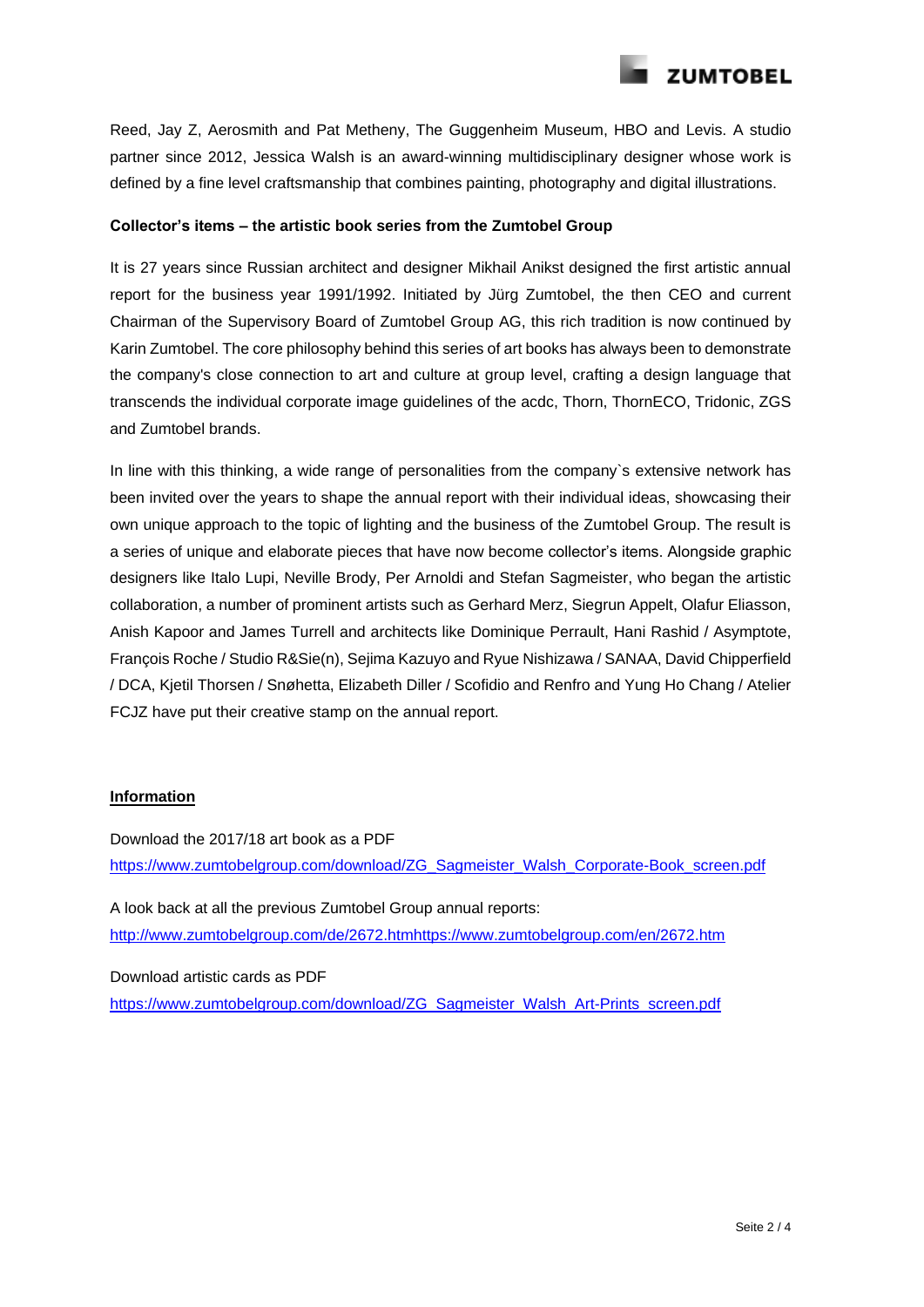

# **Captions:**

(Photo Credits: Zumtobel Group)



**Bild 1:** The 2017/2018 artistic annual report from the Zumtobel Group brilliantly captures the interplay between light and shadow by using a series of typographical phrases.



**Bild 2:** A collection of 20 typographical and socially critical A4 artistic cards forms the centrepiece of the latest annual report.



**Bild 3:** The New York design studio Sagmeister & Walsh has designed the 27th edition of the artistic Zumtobel Group annual report.